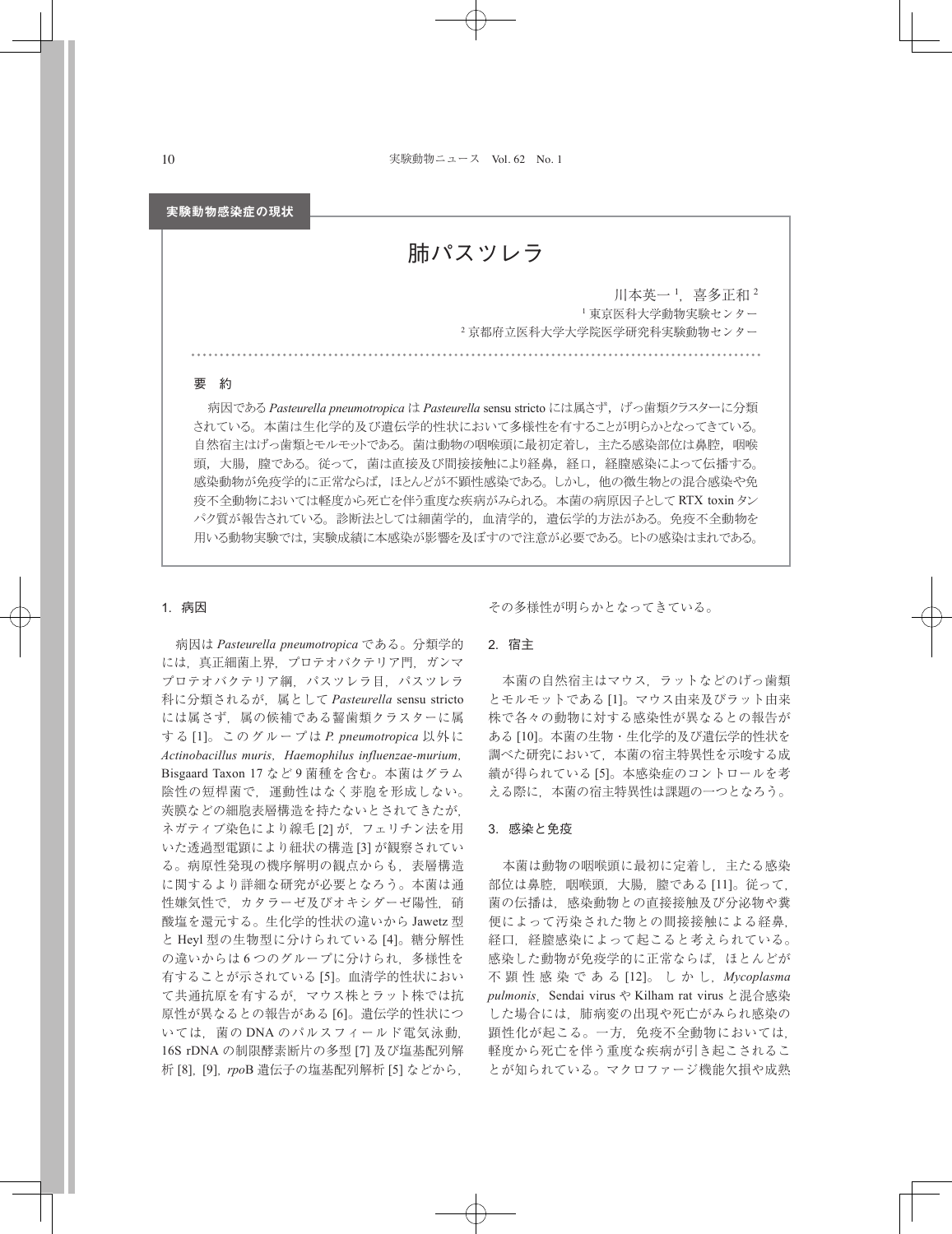B リンパ球欠損マウス(*Pneumocystis murina* との混 合感染)では,死亡を伴う肺炎を引き起こす。T リ ンパ球機能不全及び欠損マウスにおいては,結膜炎, 眼窩や眼窩周囲膿瘍あるいは包皮の膿瘍がみられて いる。T 及び B リンパ球欠損に加えてマクロファー ジや NK 細胞などの機能を欠損した重度免疫不全動 物では死亡を伴う肺炎がみられ,上に述べた免疫不 全動物の中では最も激しい肺病変の形成が認められ ている [13]。本菌に感染した免疫不全動物にみられ る臨床症状は元気消失,逆毛,体重減少,眼窩周囲 の腫脹や目やになどである。病理学的には化膿性炎 が共通の病理像である。本感染症防御の機序につい ては免疫系の複雑なネットワークが関与していると 推察されるが,それについての研究は少ない。TLR4 を発現しているマクロファージが本症の防御に重要 な役割を果たしているとの仕事がある [14]。日和見 病原体である本菌にとって,免疫不全動物における 感染は最も重要な課題の一つと考えられるであろう。

本菌の病原性発現に関与する菌側の要因である病 原因子に関する理解は重要であるが,それについて の研究はほとんど無い。パスツレラ科に属するヒト や家畜の菌の中には,細胞障害性を示す RTX toxin タンパク質を保有する菌種が多数存在する。本菌に も 3 種 類 (PnxIA, PnxIIA 及 び PnxIIIA) の RTX toxin タンパク質が存在していることが報告されてい る [15,16]。この内,PnxIA と PnxIIA は弱い溶血活 性を示し,PnxIIIA はその多くが細胞外膜表面に存在 して細胞外マトリックスに付着する能力を有し,げ っ歯類由来の培養細胞に対して細胞毒性を示すこと が明らかとなってきている。

### 4. 診断と予防・コントロール法

診断は菌の分離・同定によって通常行われている。 検査材料としては,主として咽喉頭や気管粘液が使 用されている。培養はこれらの材料を液体培地で増 菌後あるいは寒天平板培地に直接接種して行う。液 体培地としては BHI や GN ブロスが,平板培地には 血液寒天やクリンタマイシン加培地が用いられてい る [17]。選択性を高めるために複数の抗菌剤を加え た NKBT 培地も報告されている [11]。培養後, 分離 された集落の生物・生化学的性状を調べて同定する。 同定には市販の同定キットを用いることも出来る。 血清学的診断法として,全菌体抗原やリポオリゴ糖 抗原を用いる ELISA が報告されている [18]。遺伝学 的診断法としては,16S rDNA のプライマーを用いた 菌の同定や分離が報告されている [19]。ただし、い ずれの方法を用いたとしても,前述したように本菌 の生化学的及び遺伝学的性状の多様性に起因して, 本菌の正確な同定は困難な状況にある。現時点では それ故,我が国のワーキンググループによって推奨 されている方法 [20] に従って菌の同定を行うことが 妥当であろう。

予防に有効なワクチンは開発されていない。従っ て,本菌に感染した動物,本菌に汚染された器具・ 機材などを施設に導入しないことが予防にとって重 要である。本症のコントロール法としては、微生物 モニタリング,感染動物の排除,感染フリーコロニ ーの確立が特に重要である。不顕性感染コロニーか らの本菌排除には,ニューキノロン系のエンロフロ キサシンの投与が有効である [21]。感染フリーコロ ニーの確立は子宮切断や受精卵移植によって行う。

#### 5. 実験への影響及び人獣共通感染症のリスク

前述したように,免疫不全動物における本菌の感 染は軽度から死亡を伴う重度な疾病を引き起すこと によって実験成績に影響を与えるので、免疫不全動 物を用いた動物実験では特に注意が必要である。し かしながら、最近、本菌を感染させた正常 C57BL/6 マウスにおいても,組織学的な異常は認められない が,IL1β,TNFα,CCL3 などのサイトカイン mRNA 発現上昇などの免疫学的変化が認められることより, 免疫に関する実験成績に影響を与える可能性が示唆 されている [22]。

過去には本菌によるヒトの感染例が報告されてい たが、パスツレラ科の分類の変更によって本菌の主た る自然宿主がげっ歯類であることが判明したことに より,ヒトにおける本菌の感染はまれであることが明 らかとなった。近年,透析チューブの破損に起因する 幼児の腹膜炎や敗血症例が報告されている [23]。

#### 謝辞

本稿執筆に貴重なご助言をいただいた東京医科大 学動物実験センター佐々木啓博士に深謝いたします。

### 引用文献

- 1. Olsen, I., Dewhirst, F.E., Paster, B.J., and Busse, H.J. 2005. Pasteurellaceae. pp. 851–856. *In*: Bergey's Manual of Systematic Bacteriology, Vol. 2, Part B, 2nd edn. (Brenner, D.J., Kreig, N.R., and Staley, J.T. eds.), Springer, New York.
- 2. Boot, R., Thuis, H., and Teppema, J.S. 1983. Hemagglutination by Pasteurellaceae isolated from rodents.